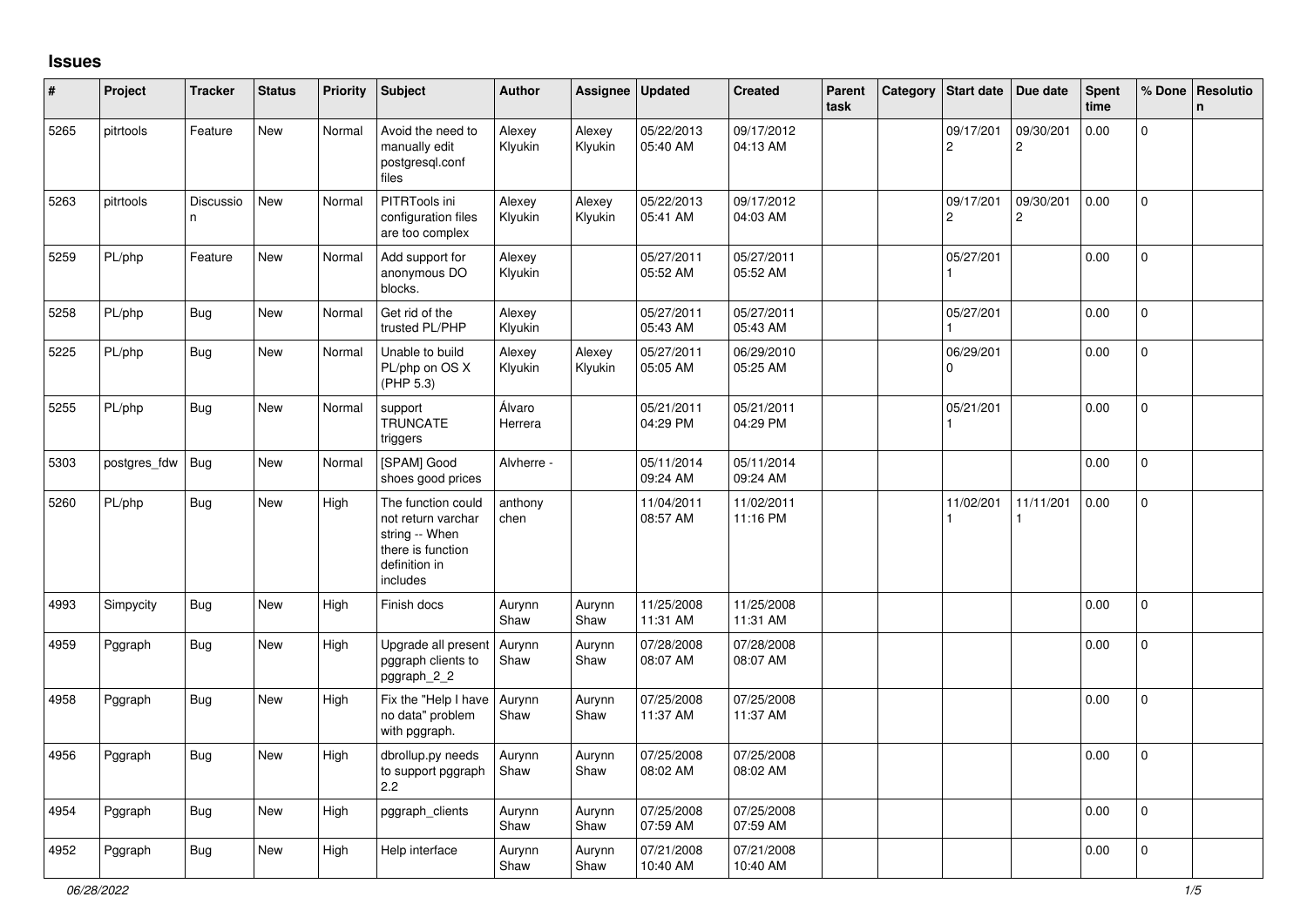| #    | Project | <b>Tracker</b> | <b>Status</b> | <b>Priority</b> | <b>Subject</b>                                                 | Author         | Assignee       | <b>Updated</b>         | <b>Created</b>         | Parent<br>task | Category | <b>Start date</b> | Due date | <b>Spent</b><br>time | % Done      | Resolutio<br>n |
|------|---------|----------------|---------------|-----------------|----------------------------------------------------------------|----------------|----------------|------------------------|------------------------|----------------|----------|-------------------|----------|----------------------|-------------|----------------|
| 4951 | Pggraph | Bug            | New           | High            | Document date<br>range behaviour                               | Aurynn<br>Shaw | Aurynn<br>Shaw | 07/21/2008<br>10:44 AM | 07/21/2008<br>10:38 AM |                |          |                   |          | 0.00                 | $\mathbf 0$ |                |
| 4950 | Pggraph | Bug            | New           | High            | Write unit tests                                               | Aurynn<br>Shaw | Aurynn<br>Shaw | 07/17/2008<br>05:02 PM | 07/17/2008<br>05:02 PM |                |          |                   |          | 0.00                 | 0           |                |
| 4949 | Pggraph | Bug            | New           | High            | Document<br>behaviour                                          | Aurynn<br>Shaw | Aurynn<br>Shaw | 07/21/2008<br>10:44 AM | 07/17/2008<br>04:59 PM |                |          |                   |          | 0.00                 | 0           |                |
| 4948 | Pggraph | Bug            | New           | High            | in pggraph_table,<br>prevent crash if no<br>tables present     | Aurynn<br>Shaw | Aurynn<br>Shaw | 07/16/2008<br>09:42 PM | 07/16/2008<br>09:42 PM |                |          |                   |          | 0.00                 | 0           |                |
| 4947 | Pggraph | Bug            | New           | High            | Do testing of data<br>arrays                                   | Aurynn<br>Shaw | Aurynn<br>Shaw | 07/16/2008<br>09:01 PM | 07/16/2008<br>09:01 PM |                |          |                   |          | 0.00                 | 0           |                |
| 4945 | Pggraph | Bug            | New           | High            | Force all graphs to<br>abort if non-specific<br>data specified | Aurynn<br>Shaw | Aurynn<br>Shaw | 07/16/2008<br>10:14 PM | 07/15/2008<br>03:32 PM |                |          |                   |          | 0.00                 | $\mathbf 0$ |                |
| 4943 | Pggraph | Bug            | New           | Low             | <b>Future Planning</b><br>and Ideas                            | Aurynn<br>Shaw | Aurynn<br>Shaw | 07/16/2008<br>10:14 PM | 07/14/2008<br>11:32 AM |                |          |                   |          | 0.00                 | $\mathbf 0$ |                |
| 4940 | Pggraph | <b>Bug</b>     | New           | High            | Remove prefixes                                                | Aurynn<br>Shaw | Aurynn<br>Shaw | 07/14/2008<br>11:05 AM | 07/14/2008<br>11:05 AM |                |          |                   |          | 0.00                 | $\mathbf 0$ |                |
| 4937 | Pggraph | <b>Bug</b>     | New           | High            | Modification of DB<br>Client code for date<br>ranges           | Aurynn<br>Shaw | Aurynn<br>Shaw | 07/16/2008<br>10:14 PM | 07/14/2008<br>10:45 AM |                |          |                   |          | 0.00                 | 0           |                |
| 4936 | Pggraph | <b>Bug</b>     | New           | High            | Modify averaging<br>functions                                  | Aurynn<br>Shaw | Aurynn<br>Shaw | 07/14/2008<br>10:12 AM | 07/14/2008<br>10:11 AM |                |          |                   |          | 0.00                 | 0           |                |
| 4933 | Pggraph | Feature        | New           | Normal          | Feature requests,<br>pggraph                                   | Aurynn<br>Shaw | Aurynn<br>Shaw | 03/12/2008<br>12:44 PM | 03/12/2008<br>12:44 PM |                |          |                   |          | 0.00                 | 0           |                |
| 4932 | Pggraph | Feature        | New           | Normal          | Have pggraph<br>directly access Wiki<br>passwords              | Aurynn<br>Shaw | Aurynn<br>Shaw | 12/31/2007<br>10:28 AM | 12/31/2007<br>10:28 AM |                |          |                   |          | 0.00                 | 0           |                |
| 4926 | Pggraph | Feature        | New           | Normal          | insert/update/delete   bford -                                 |                | Aurynn<br>Shaw | 12/26/2007<br>12:26 PM | 08/20/2007<br>04:15 PM |                |          |                   |          | 0.00                 | $\mathbf 0$ |                |
| 4901 | Pggraph | Feature        | New           | High            | pggraph_table<br>doesn't list tables                           | bford -        | Aurynn<br>Shaw | 12/30/2008<br>01:56 PM | 12/29/2006<br>05:18 PM |                |          |                   |          | 0.00                 | $\mathbf 0$ |                |
| 4873 | Odbcng  | Feature        | New           | High            | Win64 version                                                  | bford -        | bford -        | 07/23/2008<br>02:21 AM | 07/23/2008<br>02:21 AM |                |          |                   |          | 0.00                 | 0           |                |
| 4872 | Odbcng  | <b>Bug</b>     | New           | High            | ODBCng +<br><b>UNICODE</b>                                     | bford -        | bford -        | 04/24/2008<br>08:55 AM | 04/24/2008<br>08:55 AM |                |          |                   |          | 0.00                 | $\mathbf 0$ |                |
| 4868 | Odbcng  | Feature        | New           | High            | Test environment                                               | bford -        | bford -        | 11/28/2007<br>02:22 PM | 11/27/2007<br>08:48 PM |                |          |                   |          | 0.00                 | $\mathbf 0$ |                |
| 4866 | Odbcng  | Feature        | New           | High            | please post test<br>cases                                      | bford -        | bford -        | 11/16/2007<br>08:21 PM | 11/16/2007<br>08:21 PM |                |          |                   |          | 0.00                 | $\mathbf 0$ |                |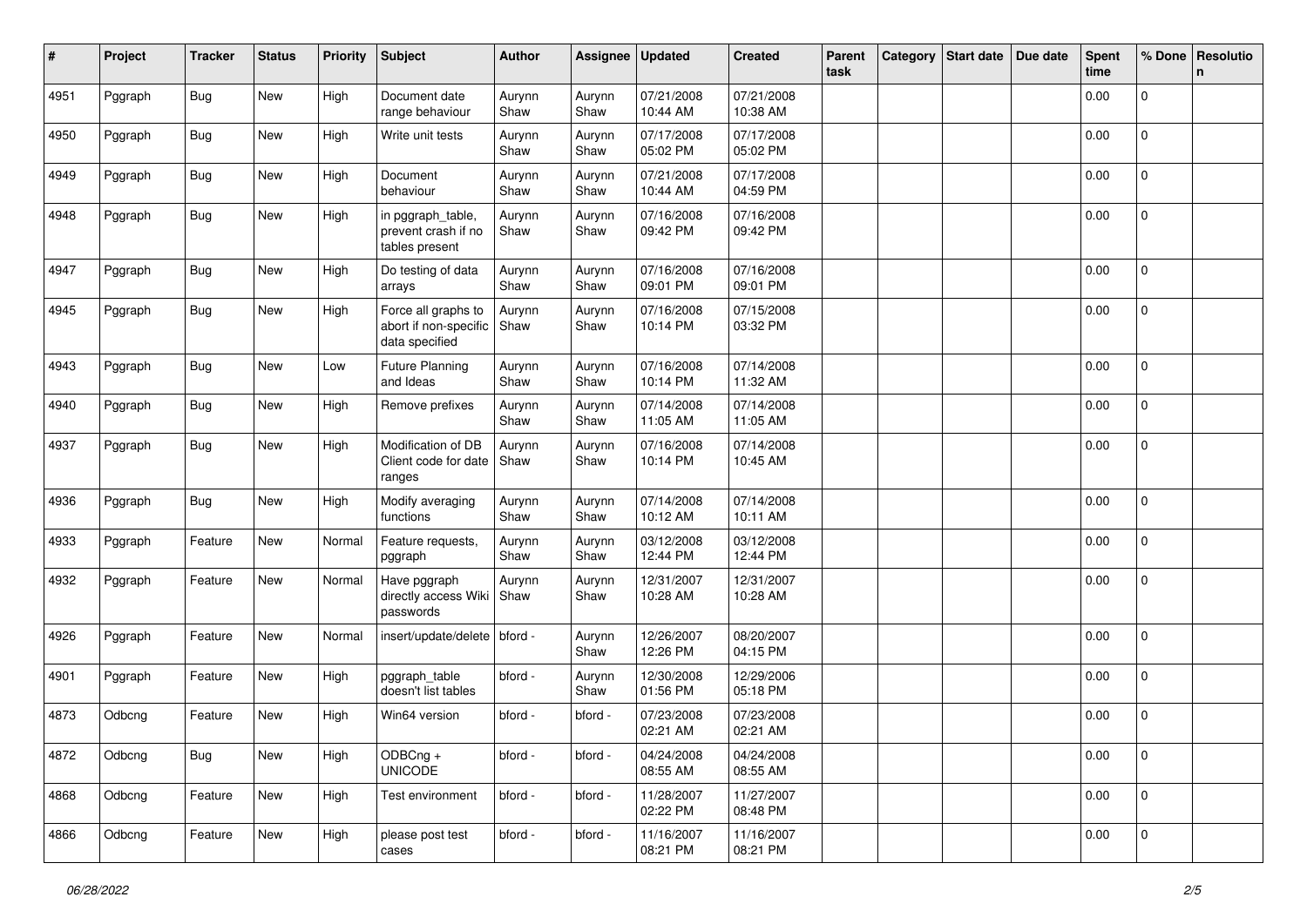| #    | Project             | <b>Tracker</b> | <b>Status</b> | <b>Priority</b> | Subject                                                                      | Author                   | Assignee         | <b>Updated</b>         | <b>Created</b>         | Parent<br>task | Category | <b>Start date</b> | Due date  | <b>Spent</b><br>time | % Done              | Resolutio<br>n |
|------|---------------------|----------------|---------------|-----------------|------------------------------------------------------------------------------|--------------------------|------------------|------------------------|------------------------|----------------|----------|-------------------|-----------|----------------------|---------------------|----------------|
| 5350 | PL/php              | <b>Bug</b>     | New           | Normal          | Fwd: Telcel red                                                              | briana26c -              |                  | 11/09/2018<br>09:47 PM | 11/09/2018<br>09:47 PM |                |          |                   |           | 0.00                 | 0                   |                |
| 5349 | PL/php              | <b>Bug</b>     | New           | Normal          | <b>Telcel red</b>                                                            | briana26c -              |                  | 11/04/2018<br>11:06 AM | 11/04/2018<br>11:06 AM |                |          |                   |           | 0.00                 | 0                   |                |
| 4925 | Pggraph             | Feature        | New           | Normal          | Allow graphing<br>specific intervals                                         | Darcy<br>Buskermole<br>n | Aurynn<br>Shaw   | 10/16/2007<br>10:28 AM | 07/03/2007<br>08:28 AM |                |          |                   |           | 0.00                 | $\overline{0}$      |                |
| 4960 | Pggraph             | Bug            | New           | High            | pg error of<br>pggraph_2_2                                                   | Devrim<br>Gunduz         | Aurynn<br>Shaw   | 12/30/2008<br>09:09 AM | 12/30/2008<br>09:09 AM |                |          |                   |           | 0.00                 | 0                   |                |
| 4931 | Pggraph             | Feature        | New           | Normal          | Develop a nagios<br>plugin for pggraph<br>checks                             | Devrim<br>Gunduz         | Aurynn<br>Shaw   | 12/18/2007<br>07:24 PM | 12/18/2007<br>07:24 PM |                |          |                   |           | 0.00                 | 0                   |                |
| 5328 | pitrtools           | Bug            | New           | High            | threaded_rsync.py:<br>--delete-excluded<br>causes all files to<br>be deleted | Eric<br>Worden           |                  | 01/17/2017<br>10:48 AM | 01/17/2017<br>10:48 AM |                |          | 01/17/201<br>7    |           | 0.00                 | 0                   |                |
| 5339 | postgresql-sn<br>ap | Task           | New           | Normal          | Explore tracks<br>feature                                                    | Ivan<br>Lezhnjov         | Ivan<br>Lezhnjov | 06/09/2017<br>03:47 AM | 06/09/2017<br>03:47 AM |                |          | 06/09/201         | 06/16/201 | 0.00                 | $\mathbf{0}$        |                |
| 5340 | postgresql-sn<br>ap | Task           | New           | Normal          | Change package<br>name                                                       | Ivan<br>Lezhnjov         | Ivan<br>Lezhnjov | 08/02/2017<br>11:44 PM | 08/02/2017<br>11:44 PM |                |          | 08/02/201         | 08/04/201 | 0.00                 | 0                   |                |
| 5321 | postgresql-sn<br>ap | Task           | New           | Normal          | Make postgres a<br>systemd daemon                                            | Ivan<br>Lezhnjov         |                  | 10/28/2016<br>06:34 AM | 10/28/2016<br>06:34 AM |                |          | 10/28/201<br>6    |           | 0.00                 | 0                   |                |
| 5291 | postgres_fdw        | <b>Bug</b>     | New           | Normal          | Great watches at<br>cut-prices                                               | Jkawasaki                |                  | 04/11/2014<br>07:30 AM | 04/11/2014<br>07:30 AM |                |          |                   |           | 0.00                 | $\mathbf 0$         |                |
| 5317 | postgres_fdw        | Bug            | New           | Normal          | Jonie Bittenbender                                                           | Jonie<br>Bittenbende     |                  | 01/26/2016<br>10:56 PM | 01/26/2016<br>10:56 PM |                |          |                   |           | 0.00                 | 0                   |                |
| 5331 | postgresql-sn<br>ap | <b>Bug</b>     | New           | Normal          | PgBackRest                                                                   | Joshua<br>Drake          |                  | 02/10/2017<br>09:56 AM | 02/10/2017<br>09:56 AM |                |          |                   |           | 0.00                 | $\Omega$            |                |
| 5256 | PL/php              | Discussio<br>n | New           | Normal          | Creating a PL/php<br>distribution                                            | Joshua<br>Drake          |                  | 05/26/2011<br>01:44 PM | 05/21/2011<br>06:36 PM |                |          | 05/21/201         |           | 0.00                 | 0                   |                |
| 5316 | postgres_fdw        | Bug            | New           | Normal          | (no subject)                                                                 | Julieta<br>Clubb         |                  | 01/18/2016<br>04:11 AM | 01/18/2016<br>04:11 AM |                |          |                   |           | 0.00                 | $\mathbf 0$         |                |
| 5345 | postgres_fdw Bug    |                | New           | Normal          | Follow-up                                                                    | Karen<br>Edwards         |                  | 11/28/2017<br>03:16 PM | 11/28/2017<br>03:16 PM |                |          |                   |           | 0.00                 | $\mathbf 0$         |                |
| 5312 | postgres_fdw        | <b>Bug</b>     | New           | Normal          | AutoDesk Users                                                               | Kina<br>Lawrence         |                  | 03/09/2015<br>07:36 AM | 03/09/2015<br>07:36 AM |                |          |                   |           | 0.00                 | 0                   |                |
| 5000 | Simpycity           | <b>Bug</b>     | New           | Urgent          | Automatic Rollback<br>Fix.                                                   | Lacey<br>Powers          | Aurynn<br>Shaw   | 04/29/2009<br>11:22 AM | 04/29/2009<br>11:22 AM |                |          |                   |           | 0.00                 | $\mathsf{O}\xspace$ |                |
| 5292 | postgres_fdw        | Bug            | New           | Normal          | [SPAM] Good<br>shoes good prices                                             | Ladyregina               |                  | 04/11/2014<br>02:06 PM | 04/11/2014<br>02:06 PM |                |          |                   |           | 0.00                 | $\mathbf 0$         |                |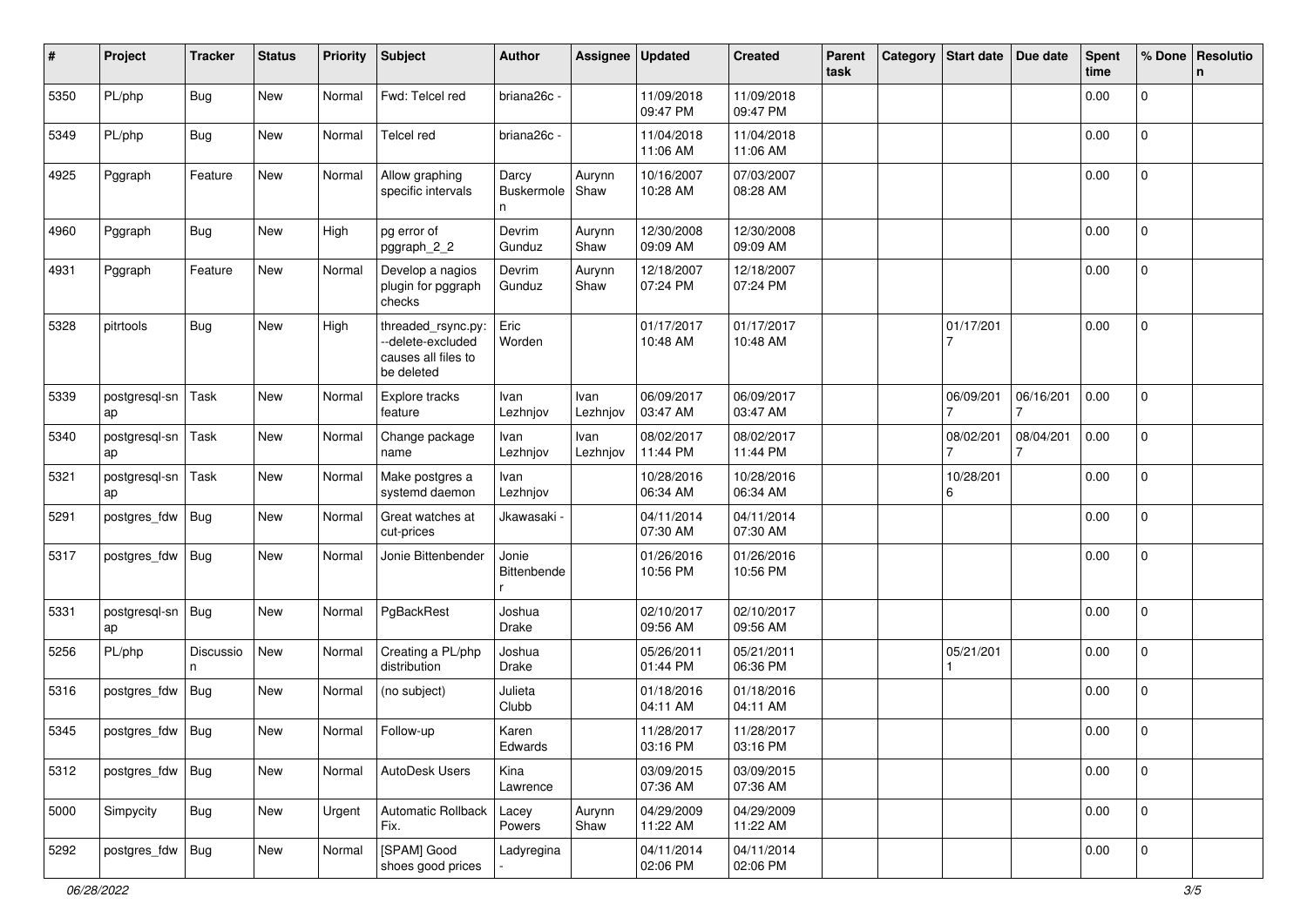| $\#$ | Project             | <b>Tracker</b> | <b>Status</b>  | <b>Priority</b> | Subject                                                           | <b>Author</b>                    | Assignee          | <b>Updated</b>         | <b>Created</b>         | <b>Parent</b><br>task | Category | Start date                  | Due date  | <b>Spent</b><br>time | % Done         | Resolutio<br>$\mathsf{n}$ |
|------|---------------------|----------------|----------------|-----------------|-------------------------------------------------------------------|----------------------------------|-------------------|------------------------|------------------------|-----------------------|----------|-----------------------------|-----------|----------------------|----------------|---------------------------|
| 5326 | postgres_fdw        | <b>Bug</b>     | <b>New</b>     | Normal          | Ubuntu Users<br><b>Email List</b>                                 | Melony<br>Scheid                 |                   | 11/15/2016<br>07:03 AM | 11/15/2016<br>07:03 AM |                       |          |                             |           | 0.00                 | $\Omega$       |                           |
| 5315 | pitrtools           | Feature        | <b>New</b>     | Normal          | cmd_standby: Data<br>Directory vs.<br>Configuration<br>Directory? | Michael<br>Vitale                | Michael<br>Vitale | 05/14/2015<br>03:57 PM | 05/14/2015<br>03:57 PM |                       |          | 05/14/201<br>5              |           | 0.00                 | 0              |                           |
| 5236 | PL/php              | Feature        | New            | Normal          | pg_raise to PHP<br>Object                                         | Moisés P.<br>Sena                |                   | 07/29/2010<br>11:08 AM | 07/29/2010<br>11:07 AM |                       |          | 07/29/201<br>$\Omega$       |           | 0.00                 | $\Omega$       |                           |
| 5235 | PL/php              | Feature        | <b>New</b>     | Normal          | SPI Object and not<br>function                                    | Moisés P.<br>Sena                |                   | 07/29/2010<br>10:48 AM | 07/29/2010<br>10:48 AM |                       |          | 07/29/201<br>$\Omega$       |           | 0.00                 | $\overline{0}$ |                           |
| 5301 | postgres_fdw        | Bug            | <b>New</b>     | Normal          | My husband loves<br>Jacob & Co                                    | Postgres<br>fdw                  |                   | 05/08/2014<br>03:17 AM | 05/08/2014<br>03:17 AM |                       |          |                             |           | 0.00                 | $\mathbf 0$    |                           |
| 5257 | postgres.js         | Support        | <b>New</b>     | Normal          | method to catch<br>error on<br>connection?                        | <b>Rick</b><br>Harding           |                   | 05/26/2011<br>09:15 AM | 05/26/2011<br>09:15 AM |                       |          | 05/26/201<br>$\overline{1}$ |           | 0.00                 | $\overline{0}$ |                           |
| 5318 | postgres fdw        | Bug            | New            | Normal          | C-Level, VP-Level,<br>Directors and<br><b>Manager Contacts</b>    | Tatum Lau                        |                   | 06/08/2016<br>07:52 AM | 06/08/2016<br>07:52 AM |                       |          |                             |           | 0.00                 | 0              |                           |
| 4979 | PL/php              | Feature        | In<br>Progress | Normal          | Add support for<br><b>IN/OUT</b> parameters                       | Álvaro<br>Herrera                | Alexey<br>Klyukin | 09/14/2011<br>11:21 AM | 12/05/2005<br>07:37 AM |                       |          |                             | 09/13/201 | 0.00                 | $\Omega$       |                           |
| 4972 | PL/php              | <b>Bug</b>     | In<br>Progress | Normal          | array $PHP \lt\gt Pg$<br>conversion is<br>broken                  | Álvaro<br>Herrera                |                   | 05/21/2011<br>04:50 PM | 11/23/2005<br>11:48 AM |                       |          |                             |           | 0.00                 | $\Omega$       |                           |
| 4967 | PL/php              | Feature        | In<br>Progress | Normal          | Redesign memory<br>handling                                       | Álvaro<br>Herrera                |                   | 05/21/2011<br>04:50 PM | 11/16/2005<br>05:31 PM |                       |          |                             |           | 0.00                 | $\mathbf 0$    |                           |
| 4984 | PL/php              | Feature        | In<br>Progress | Normal          | Composite Type<br>Argument as table                               | bford -                          |                   | 05/21/2011<br>04:50 PM | 12/15/2005<br>03:38 AM |                       |          |                             |           | 0.00                 | 0              |                           |
| 4914 | Pggraph             | Feature        | In<br>Progress | Normal          | customer feedback                                                 | bford -                          | Aurynn<br>Shaw    | 08/20/2007<br>02:37 PM | 03/19/2007<br>08:54 PM |                       |          |                             |           | 0.00                 | $\Omega$       |                           |
| 4908 | Pggraph             | Feature        | In<br>Progress | Normal          | Table statistics<br>tablename                                     | bford -                          | Aurynn<br>Shaw    | 08/20/2007<br>02:35 PM | 01/07/2007<br>07:26 PM |                       |          |                             |           | 0.00                 | $\overline{0}$ |                           |
| 4915 | Pggraph             | Feature        | In<br>Progress | Normal          | insert time should<br>be timestamptz                              | Darcy<br><b>Buskermole</b><br>n. | Aurynn<br>Shaw    | 10/16/2007<br>09:45 AM | 03/21/2007<br>06:35 AM |                       |          |                             |           | 0.00                 | $\Omega$       |                           |
| 4890 | Pggraph             | Feature        | In<br>Progress | Normal          | new report(s)                                                     | Darcy<br><b>Buskermole</b><br>n. | Aurynn<br>Shaw    | 10/16/2007<br>10:20 AM | 09/25/2006<br>10:36 PM |                       |          |                             |           | 0.00                 | 0              |                           |
| 5327 | postgresgl-sn<br>ap | Feature        | In<br>Progress | Normal          | New snap<br>packages to be<br>created                             | Joshua<br>Drake                  | Ivan<br>Lezhnjov  | 12/13/2016<br>08:36 AM | 12/09/2016<br>07:11 AM |                       |          | 12/09/201<br>6              |           | 0.00                 | 40             |                           |